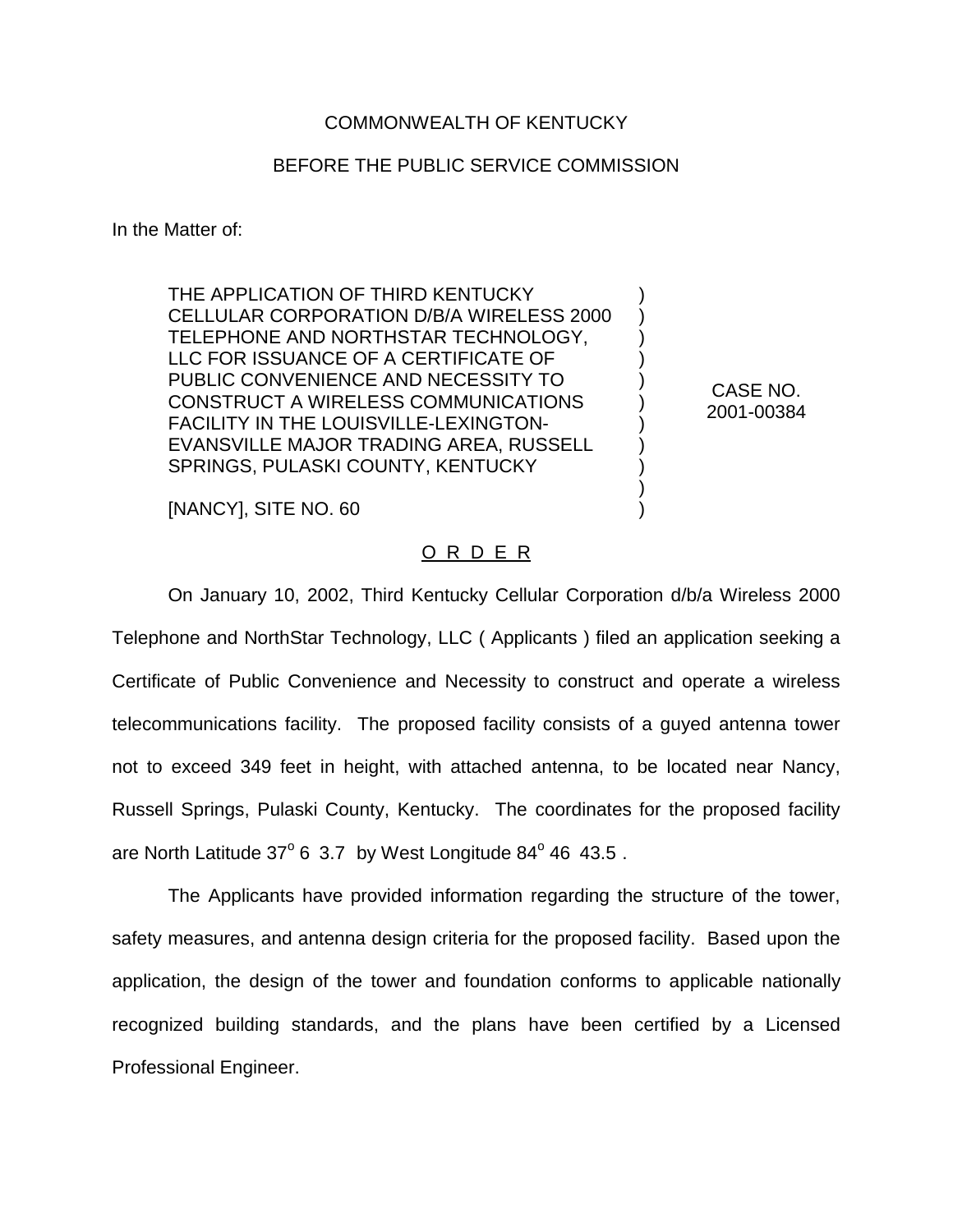Pursuant to 807 KAR 5:063, the Applicants have notified the Pulaski County Judge/Executive of the proposed construction. To date, no comments have been filed by the County Judge/Executive. The Applicants have filed applications with the Federal Aviation Administration ( FAA ) and the Kentucky Airport Zoning Commission ( KAZC ) seeking approval for the construction and operation of the proposed facility. Both decisions are pending.

The Applicants have filed evidence of the appropriate notices provided pursuant to 807 KAR 5:063. The notices solicited any comments and informed the recipients of their right to request intervention. To date, no public comments have been filed with the Commission.

The Commission, having considered the evidence of record and being otherwise sufficiently advised, finds that the Applicants have demonstrated that a facility is necessary to provide adequate utility service and therefore a Certificate of Public Convenience and Necessity to construct the proposed facility should be granted.

Pursuant to KRS 278.280, the Commission is required to determine proper practices to be observed when it finds, upon complaint or on its own motion, that the facilities of any utility subject to its jurisdiction are unreasonable, unsafe, improper, or insufficient. To assist the Commission in its efforts to comply with this mandate, the Applicants should notify the Commission if they do not use this antenna tower to provide service in the manner set out in their application and this Order. Upon receipt of such notice, the Commission may, on its own motion, institute proceedings to consider the proper practices, including removal of the unused antenna tower, which should be observed by the Applicants.

-2-